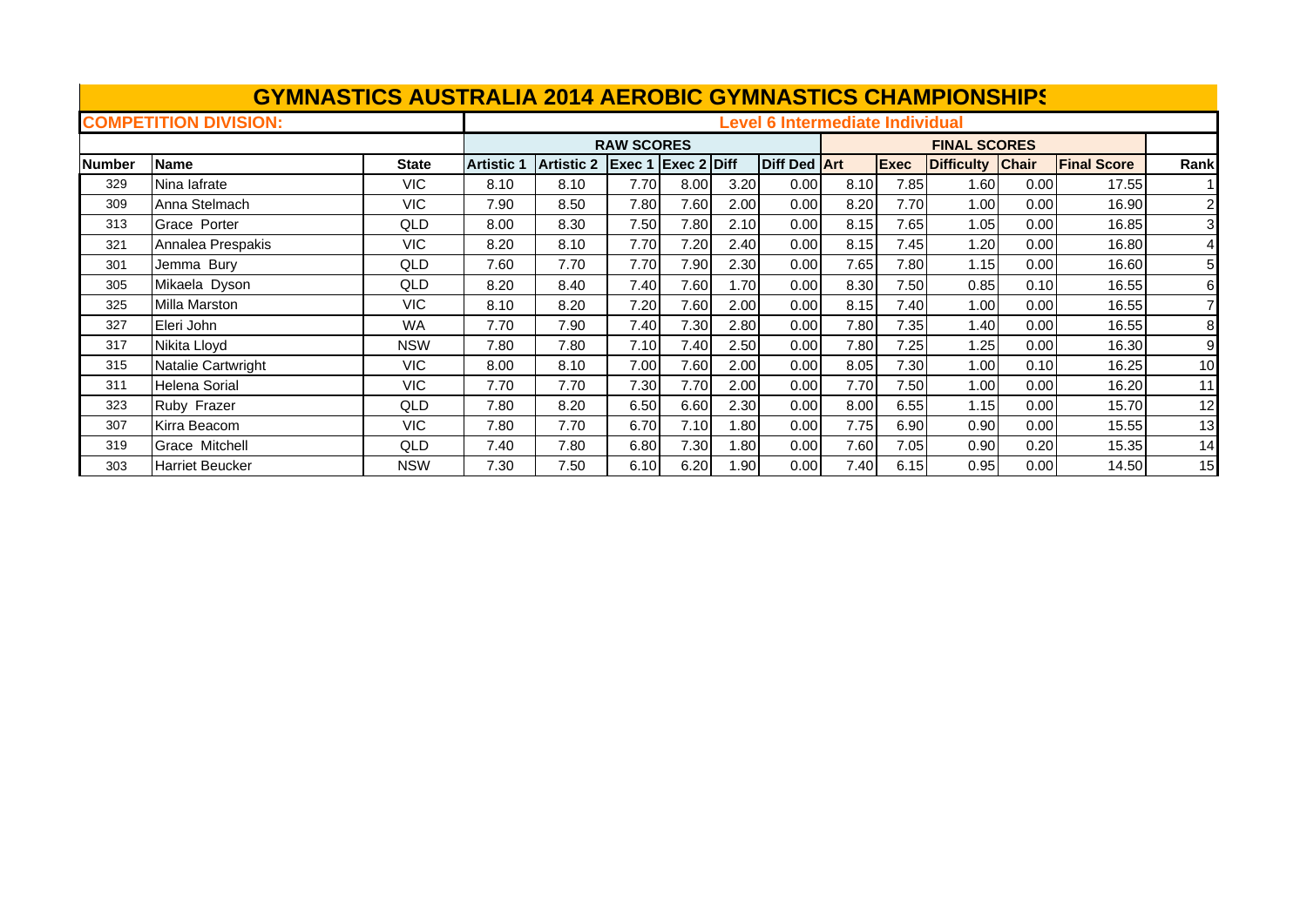|               | <b>GYMNASTICS AUSTRALIA 2014 AEROBIC GYMNASTICS CHAMPIONSHIPS</b> |                                  |      |                   |                    |      |      |                                  |      |             |                     |       |                    |                         |
|---------------|-------------------------------------------------------------------|----------------------------------|------|-------------------|--------------------|------|------|----------------------------------|------|-------------|---------------------|-------|--------------------|-------------------------|
|               | <b>COMPETITION DIVISION:</b>                                      |                                  |      |                   |                    |      |      | <b>Level 6 Senior Individual</b> |      |             |                     |       |                    |                         |
|               |                                                                   |                                  |      |                   | <b>RAW SCORES</b>  |      |      |                                  |      |             | <b>FINAL SCORES</b> |       |                    |                         |
| <b>Number</b> | <b>Name</b>                                                       | <b>State/Club/Sch Artistic 1</b> |      | <b>Artistic 2</b> | Exec 1 Exec 2 Diff |      |      | Diff Ded Art                     |      | <b>Exec</b> | <b>Difficulty</b>   | Chair | <b>Final Score</b> | Rank                    |
| 328           | Kayla Cooper                                                      | <b>VIC</b>                       | 7.90 | 8.40              | 7.40               | 7.50 | 3.00 | 0.00                             | 8.15 | 7.45        | 1.50                | 0.00  | 17.10              |                         |
| 320           | Kindle Aloisio                                                    | <b>VIC</b>                       | 7.80 | 7.80              | 7.50               | 7.70 | 2.70 | 0.00                             | 7.80 | 7.60        | 1.35                | 0.00  | 16.75              | $\mathbf{2}$            |
| 330           | <b>Kristie Loidl</b>                                              | <b>VIC</b>                       | 7.60 | 8.00              | 7.60               | 7.60 | 2.50 | 0.00                             | 7.80 | 7.60        | 1.25                | 0.00  | 16.65              | $\overline{\mathbf{3}}$ |
| 332           | Sasha Lian                                                        | <b>NSW</b>                       | 7.40 | 7.30              | 8.10               | 8.10 | 2.40 | 0.00                             | 7.35 | 8.10        | 1.20                | 0.00  | 16.65              | 3                       |
| 322           | Darcy Lawton                                                      | QLD                              | 7.80 | 8.20              | 7.10               | 7.20 | 2.70 | 0.00                             | 8.00 | 7.15        | 1.35                | 0.00  | 16.50              | 5 <sub>l</sub>          |
| 318           | Kira Skillern                                                     | <b>QLD</b>                       | 7.80 | 7.80              | 6.70               | 6.70 | 2.60 | 0.00                             | 7.80 | 6.70        | 1.30                | 0.00  | 15.80              | 6                       |
| 326           | Chloe Taylor                                                      | <b>VIC</b>                       | 7.30 | 7.40              | 7.00               | 7.10 | 2.60 | 0.00                             | 7.35 | 7.05        | 1.30                | 0.00  | 15.70              | $\mathbf{z}$            |
| 316           | Alexandra Garson                                                  | <b>VIC</b>                       | 7.80 | 7.50              | 7.10               | 6.90 | 1.80 | 0.00                             | 7.65 | 7.00        | 0.90                | 0.00  | 15.55              | 8                       |
| 314           | Arminda Vladica                                                   | <b>VIC</b>                       | 7.60 | 7.60              | 6.60               | 6.70 | 2.60 | 0.00                             | 7.60 | 6.65        | 1.30                | 0.00  | 15.55              | 9                       |
| 306           | Annalise Gowing                                                   | QLD                              | 7.30 | 7.60              | 7.20               | 7.00 | 1.80 | 0.00                             | 7.45 | 7.10        | 0.90                | 0.00  | 15.45              | 10                      |
| 338           | Belinda Swan                                                      | <b>VIC</b>                       | 7.70 | 7.70              | 6.70               | 7.00 | 1.70 | 0.00                             | 7.70 | 6.85        | 0.85                | 0.00  | 15.40              | 11                      |
| 310           | Kristiana Feron-Farrell                                           | QLD                              | 7.50 | 7.40              | 6.50               | 6.60 | 2.20 | 0.00                             | 7.45 | 6.55        | 1.10                | 0.00  | 15.10              | 12                      |
| 302           | <b>Chardon Bass</b>                                               | <b>VIC</b>                       | 7.70 | 7.20              | 6.30               | 6.60 | 2.40 | 0.00                             | 7.45 | 6.45        | 1.20                | 0.00  | 15.10              | 12                      |
| 324           | Svenja Gollasch-Miller                                            | <b>NSW</b>                       | 7.00 | 7.30              | 6.70               | 6.70 | 2.20 | 0.00                             | 7.15 | 6.70        | 1.10                | 0.00  | 14.95              | 14                      |
| 340           | Celina Driscoll                                                   | <b>VIC</b>                       | 7.20 | 7.40              | 6.60               | 6.30 | 1.90 | 0.00                             | 7.30 | 6.45        | 0.95                | 0.00  | 14.70              | 15                      |
| 336           | <b>Annalise Smart</b>                                             | <b>SA</b>                        | 7.50 | 7.40              | 6.40               | 6.10 | 1.70 | 0.00                             | 7.45 | 6.25        | 0.85                | 0.00  | 14.55              | 16                      |
| 334           | <b>Morrison Davies</b>                                            | <b>NSW</b>                       | 7.10 | 6.90              | 6.30               | 6.50 | 1.50 | 0.00                             | 7.00 | 6.40        | 0.75                | 0.00  | 14.15              | 17                      |
| 312           | Tiarna Martin-Durrington                                          | <b>NSW</b>                       | 7.00 | 7.10              | 6.00               | 5.90 | 2.20 | 0.00                             | 7.05 | 5.95        | 1.10                | 0.00  | 14.10              | 18                      |
| 304           | Claudia Beucker                                                   | <b>NSW</b>                       | 6.80 | 7.30              | 5.90               | 5.70 | 2.30 | 0.00                             | 7.05 | 5.80        | 1.15                | 0.00  | 14.00              | 19                      |
| 308           | <b>Mriah Smith</b>                                                | <b>NSW</b>                       | 7.30 | 7.30              | 6.00               | 5.80 | 1.40 | 0.00                             | 7.30 | 5.90        | 0.70                | 0.00  | 13.90              | 20                      |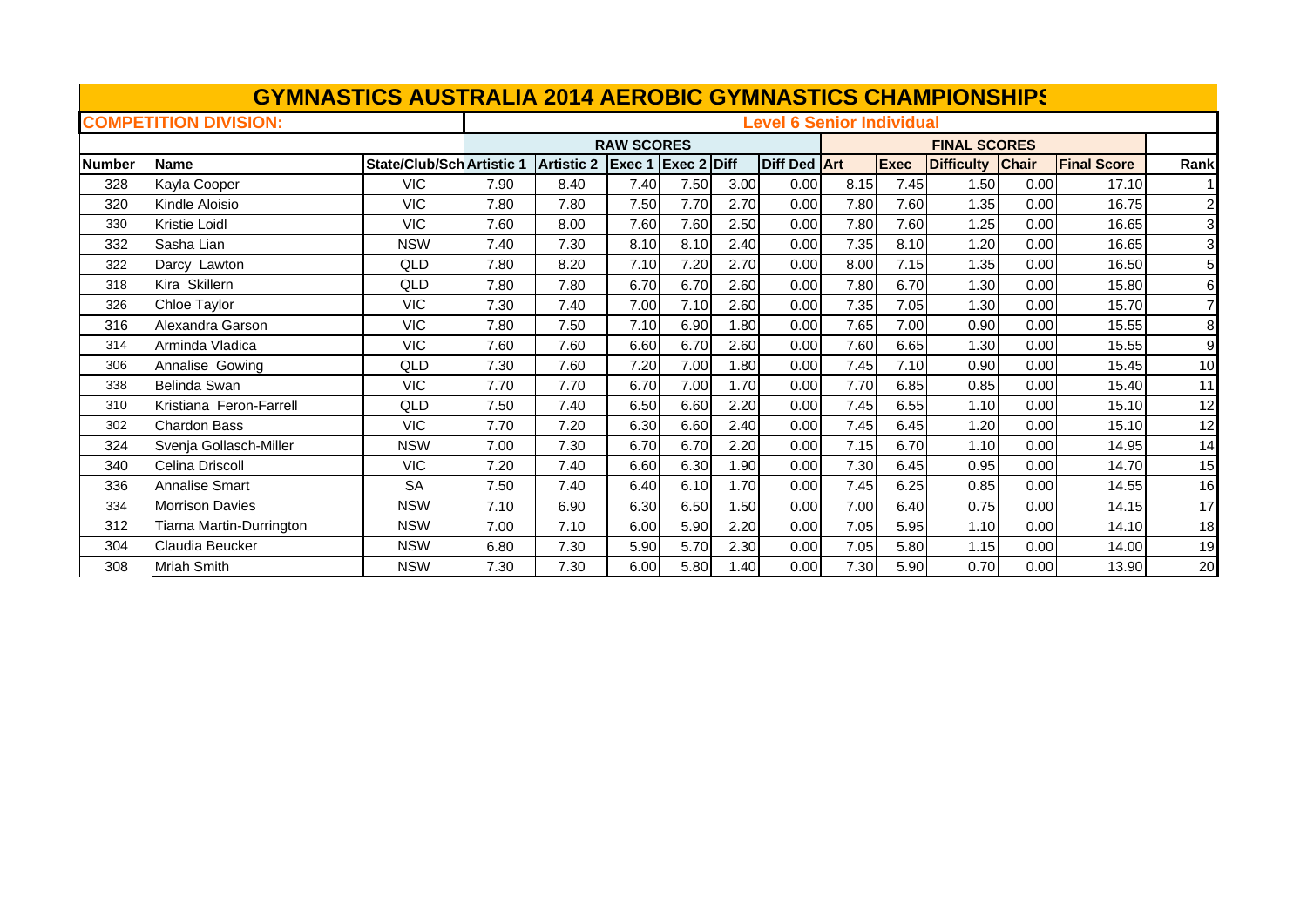|               | <b>GYMNASTICS AUSTRALIA 2014 AEROBIC GYMNASTICS CHAMPIONSHIPS</b> |                                  |      |                   |                           |      |                   |                                        |      |              |                     |       |                    |      |
|---------------|-------------------------------------------------------------------|----------------------------------|------|-------------------|---------------------------|------|-------------------|----------------------------------------|------|--------------|---------------------|-------|--------------------|------|
|               | <b>COMPETITION DIVISION:</b>                                      |                                  |      |                   |                           |      |                   | <b>Level 7 Intermediate Individual</b> |      |              |                     |       |                    |      |
|               |                                                                   |                                  |      |                   | <b>RAW SCORES</b>         |      |                   |                                        |      |              | <b>FINAL SCORES</b> |       |                    |      |
| <b>Number</b> | <b>Name</b>                                                       | <b>State/Club/Sch Artistic 1</b> |      | <b>Artistic 2</b> | <b>Exec 1 Exec 2 Diff</b> |      |                   | Diff Ded Art                           |      | <b>IExec</b> | Difficulty Chair    |       | <b>Final Score</b> | Rank |
| 343           | Kirsty Till                                                       | QLD                              | 8.70 | 8.30              | 8.20                      | 8.30 | 4.40              | 0.00                                   | 8.50 | 8.25         | 2.20                | 0.001 | 18.95              |      |
| 339           | Zoe Aloisio                                                       | VIC.                             | 8.40 | 8.40              | 8.10                      | 8.10 | 4.20              | 0.00                                   | 8.40 | 8.10         | 2.10                | 0.00  | 18.60              |      |
| 345           | Sophia Pappas                                                     | VIC.                             | 8.60 | 8.20              | 8.30                      | 8.30 | 3.50              | 0.00                                   | 8.40 | 8.30         | 1.75                | 0.00  | 18.45              | 3    |
| 337           | Elizabeth Burgess                                                 | QLD                              | 8.30 | 8.00              | 8.00                      | 8.00 | 4.10              | 0.00                                   | 8.15 | 8.00         | 2.05                | 0.00  | 18.20              |      |
| 333           | Eden Leicester                                                    | <b>WA</b>                        | 8.30 | 8.80              | 7.10I                     | 7.20 | 2.70              | 0.00                                   | 8.55 | 7.15         | 1.35 l              | 0.00  | 17.05              | 5    |
| 335           | Kaya Kurtukoff                                                    | QLD                              | 7.60 | 7.90              | 6.90                      | 6.90 | 3.30 <sub>l</sub> | 0.00                                   | 7.75 | 6.90         | 1.65I               | 0.00  | 16.30              | 61   |
| 331           | Chelsea Riddell                                                   | <b>NZL</b>                       | 7.80 | 7.90              | 6.40                      | 6.80 | 2.60              | 0.00                                   | 7.85 | 6.60         | 1.301               | 0.00  | 15.75              |      |
| 341           | Kate Gibson                                                       | <b>NZL</b>                       | 0.00 | 0.00              | 0.00                      | 0.00 | 0.00              | 0.00                                   | 0.00 | 0.00         | 0.00                | 0.00  | 0.00               | 8    |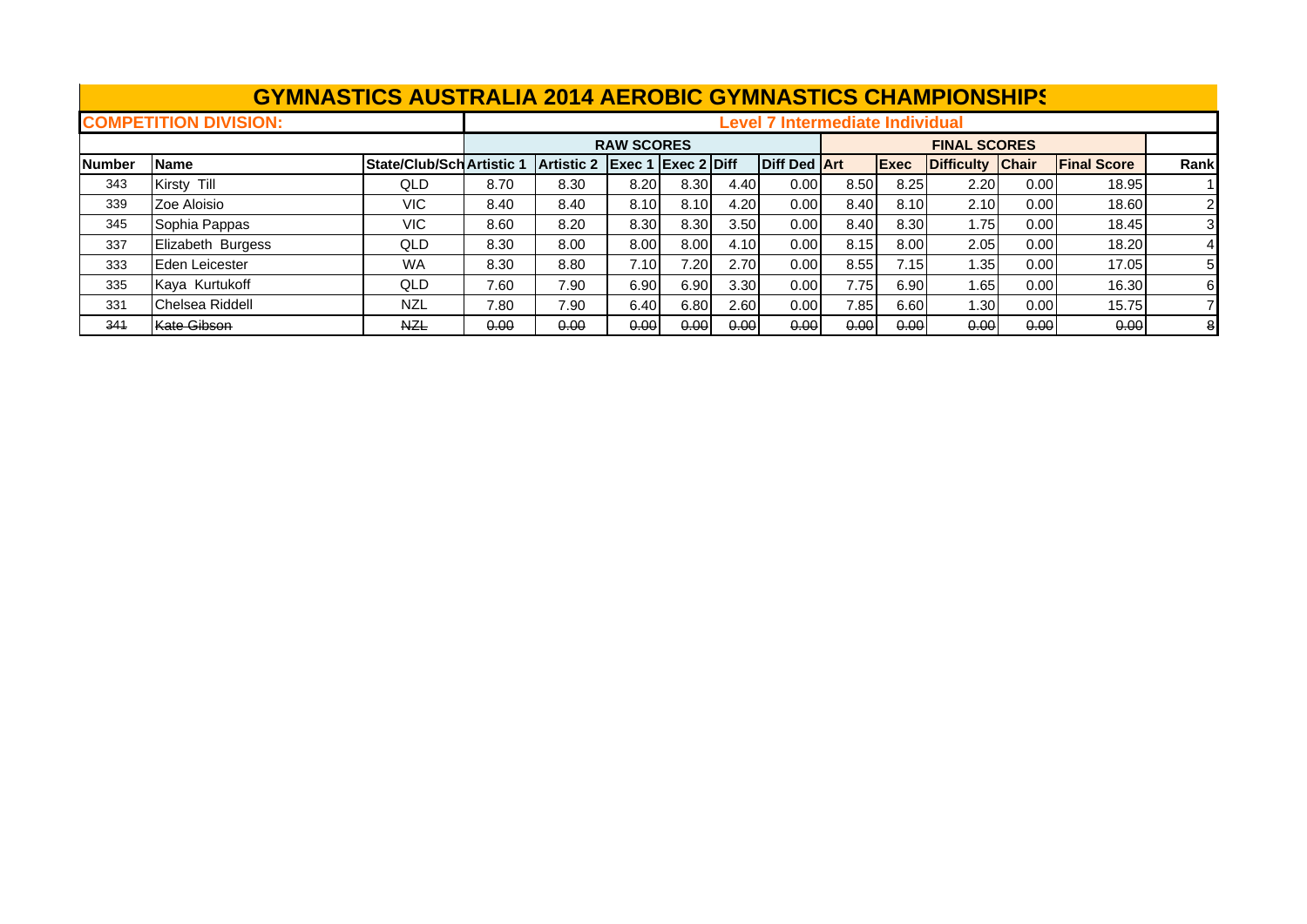|                | <b>GYMNASTICS AUSTRALIA 2014 AEROBIC GYMNASTICS CHAMPIONSHIPS</b> |            |                   |                               |                   |       |      |                         |       |              |                          |      |                     |      |
|----------------|-------------------------------------------------------------------|------------|-------------------|-------------------------------|-------------------|-------|------|-------------------------|-------|--------------|--------------------------|------|---------------------|------|
|                | <b>COMPETITION DIVISION:</b>                                      |            |                   |                               |                   |       |      | Level 6 Junior Multiple |       |              |                          |      |                     |      |
|                |                                                                   |            |                   |                               | <b>RAW SCORES</b> |       |      |                         |       |              | <b>FINAL SCORES</b>      |      |                     |      |
| <b>INumber</b> | lName                                                             | State      | <b>Artistic 1</b> | Artistic 2 Exec 1 Exec 2 Diff |                   |       |      | Diff Ded Art            |       | <b>IExec</b> | <b>IDifficulty Chair</b> |      | <b>IFinal Score</b> | Rank |
| 342            | Elian Jabbour & Juliah Tolentino                                  | <b>NSW</b> | 7.90              | 7.70                          | 7.10I             | 7.10I | 2.10 | 0.001                   | 7.801 | 7.10I        | .05                      | 0.00 | 15.95               |      |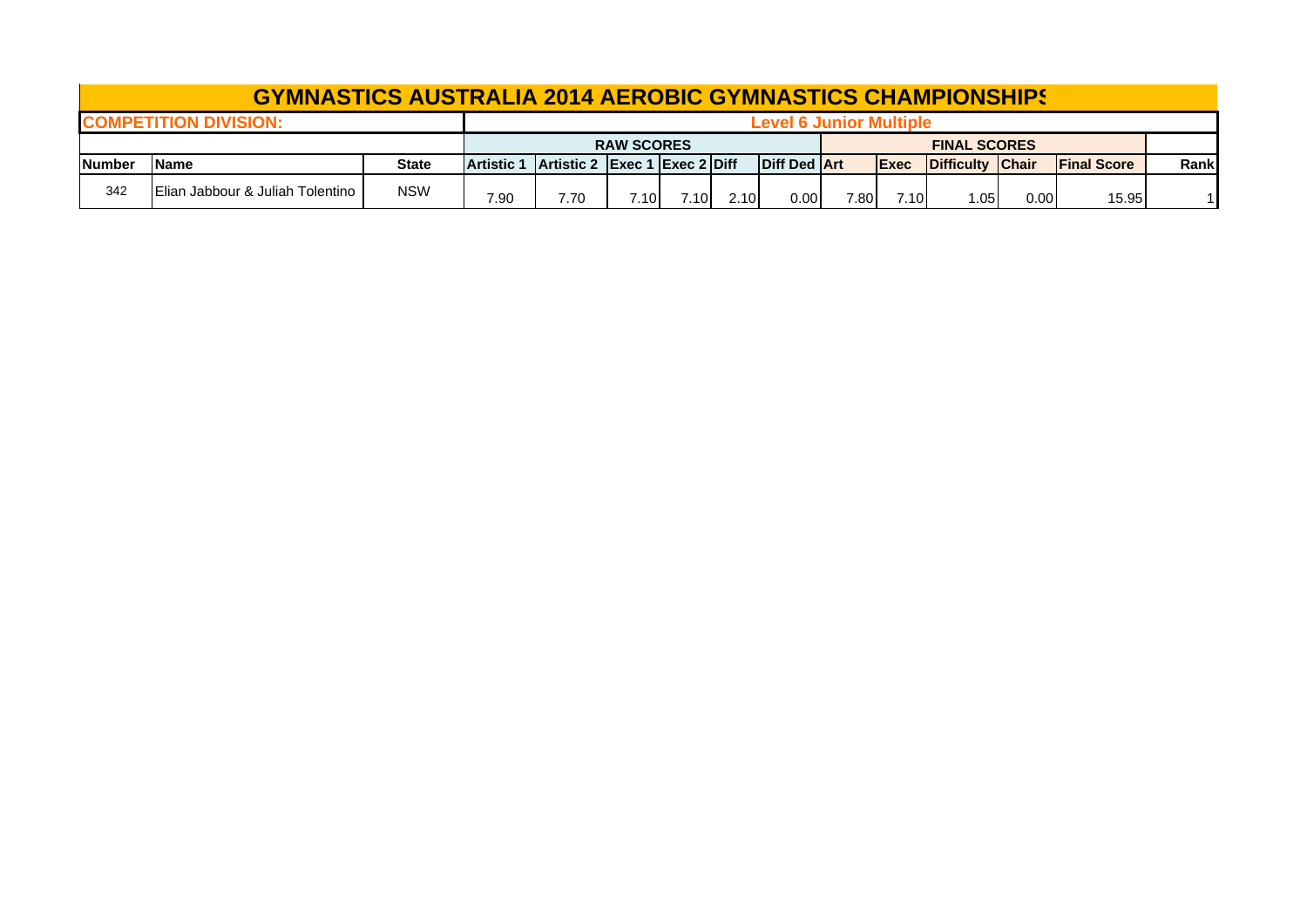|               | <b>GYMNASTICS AUSTRALIA 2014 AEROBIC GYMNASTICS CHAMPIONSHIPS</b> |              |                   |                   |                   |                    |      |                           |      |      |                     |              |                   |                |
|---------------|-------------------------------------------------------------------|--------------|-------------------|-------------------|-------------------|--------------------|------|---------------------------|------|------|---------------------|--------------|-------------------|----------------|
|               | <b>COMPETITION DIVISION:</b>                                      |              |                   |                   |                   |                    |      | <b>Age Group 1 Female</b> |      |      |                     |              |                   |                |
|               |                                                                   |              |                   |                   | <b>RAW SCORES</b> |                    |      |                           |      |      | <b>FINAL SCORES</b> |              |                   |                |
| <b>Number</b> | <b>Name</b>                                                       | <b>State</b> | <b>Artistic 1</b> | <b>Artistic 2</b> |                   | Exec 1 Exec 2 Diff |      | <b>Diff Ded Art</b>       |      | Exec | <b>Difficulty</b>   | <b>Chair</b> | <b>Final Scor</b> | Rank           |
| 359           | Thoma O'Sullivan                                                  | WA           | 8.50              | 8.20              | 8.50              | 8.60               | 3.40 | 0.00                      | 8.35 | 8.55 | 1.70                | 0.00         | 18.60             |                |
| 349           | Matilda Narvo                                                     | <b>NSW</b>   | 8.30              | 8.20              | 8.30              | 8.50               | 2.60 | 0.00                      | 8.25 | 8.40 | 1.30                | 0.00         | 17.95             | $\mathbf{2}$   |
| 347           | <b>Elizabeth Kidane</b>                                           | <b>NSW</b>   | 8.20              | 8.60              | 8.10              | 8.20               | 2.90 | $1.00 \,$                 | 8.40 | 8.15 | 0.95                | 0.00         | 17.50             | 3 <sup>l</sup> |
| 365           | <b>Madison Rogers</b>                                             | <b>NSW</b>   | 8.10              | 8.20              | 8.10              | 8.30               | 2.20 | 0.00                      | 8.15 | 8.20 | 1.10                | 0.10         | 17.35             |                |
| 357           | Dindi Ley                                                         | <b>NSW</b>   | 8.10              | 8.10              | 8.20              | 7.80               | 2.40 | 0.00                      | 8.10 | 8.00 | 1.20                | 0.00         | 17.30             | 51             |
| 355           | <b>Molly Miles</b>                                                | QLD          | 8.00              | 7.80              | 7.80              | 8.20               | 2.80 | 0.00                      | 7.90 | 8.00 | 1.40                | 0.00         | 17.30             | 61             |
| 361           | Andrea Brushett                                                   | <b>NSW</b>   | 7.90              | 7.90              | 7.80              | 7.90               | 2.60 | 0.00                      | 7.90 | 7.85 | 1.30                | 0.00         | 17.05             |                |
| 351           | Macy Barnshaw                                                     | QLD          | 7.80              | 7.90              | 7.20              | 7.70               | 2.80 | 0.00                      | 7.85 | 7.45 | 1.40                | 0.00         | 16.70             | 81             |
| 353           | Carissa Uno                                                       | <b>NSW</b>   | 7.70              | 7.50              | 7.50              | 7.90               | 2.20 | 0.00                      | 7.60 | 7.70 | 1.10                | 0.00         | 16.40             | 9              |
| 367           | Kira LeMarshall                                                   | QLD          | 7.60              | 7.90              | 7.30              | 7.80               | 2.20 | 0.00                      | 7.75 | 7.55 | 1.10                | 0.00         | 16.40             | 10             |
| 363           | Holly Major                                                       | QLD          | 7.60              | 8.10              | 7.20              | 7.60               | 2.30 | 0.00                      | 7.85 | 7.40 | 1.15                | 0.00         | 16.40             | 11             |
| 369           | Nicola Bunker                                                     | QLD          | 7.80              | 7.90              | 7.20              | 7.40I              | 2.30 | 0.00                      | 7.85 | 7.30 | 1.15                | 0.00         | 16.30             | 12             |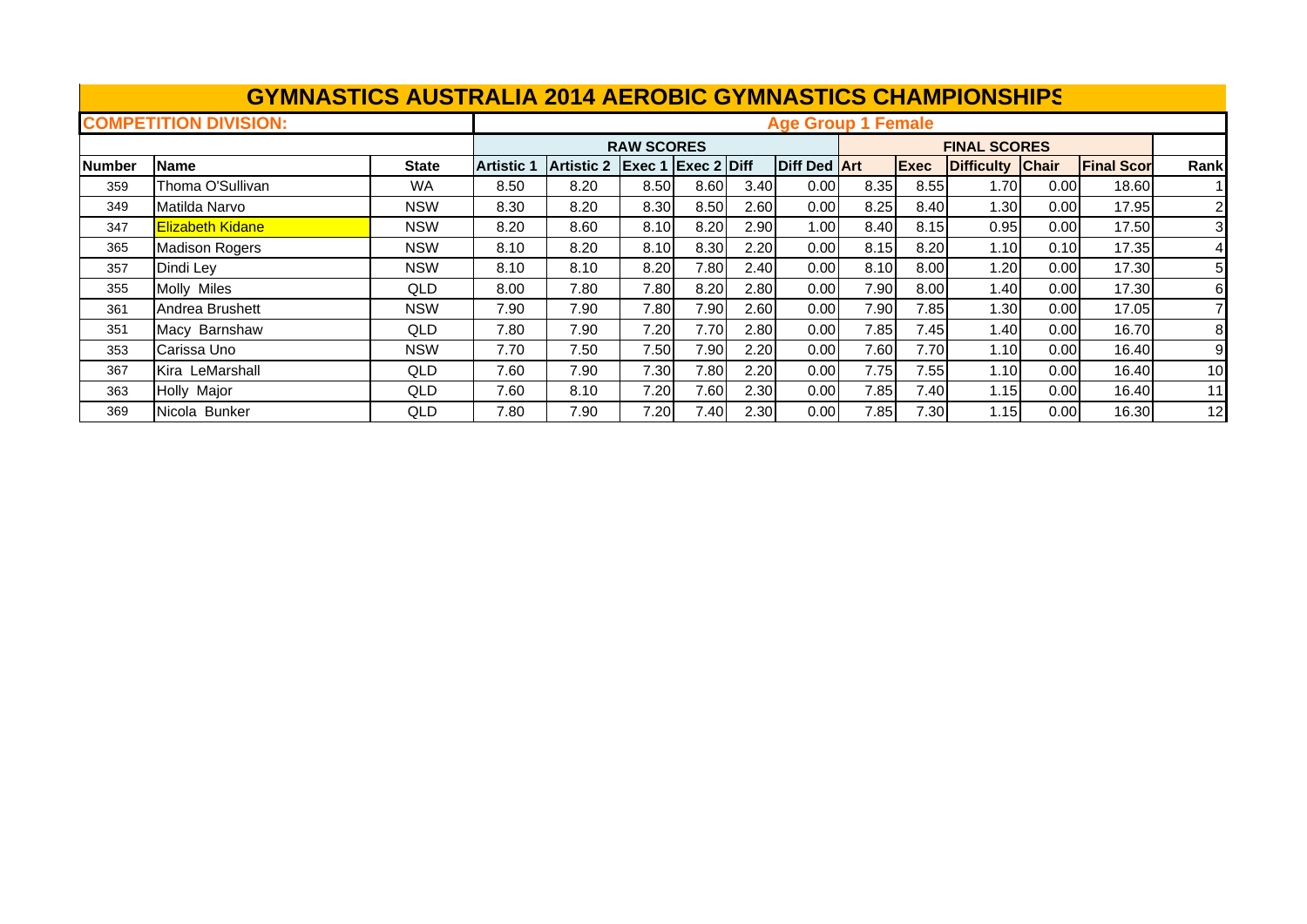|               | <b>GYMNASTICS AUSTRALIA 2014 AEROBIC GYMNASTICS CHAMPIONSHIPS</b> |              |                   |            |                   |                           |                  |                     |       |             |                                                 |      |                   |                |
|---------------|-------------------------------------------------------------------|--------------|-------------------|------------|-------------------|---------------------------|------------------|---------------------|-------|-------------|-------------------------------------------------|------|-------------------|----------------|
|               | <b>COMPETITION DIVISION:</b>                                      |              |                   |            |                   |                           |                  |                     |       |             | <b>National Development Individual IM or IF</b> |      |                   |                |
|               |                                                                   |              |                   |            | <b>RAW SCORES</b> |                           |                  |                     |       |             | <b>FINAL SCORES</b>                             |      |                   |                |
| <b>Number</b> | Name                                                              | <b>State</b> | <b>Artistic 1</b> | Artistic 2 |                   | <b>Exec 1 Exec 2 Diff</b> |                  | <b>Diff Ded Art</b> |       | <b>Exec</b> | Difficulty Chair                                |      | <b>Final Scor</b> | Rankl          |
| 346           | Rebecca Osborne                                                   | <b>WA</b>    | 7.90              | 7.80       | 8.20              | 8.00                      | 1.601            | 0.00                | 7.85  | 8.10        | 0.80                                            | 0.00 | 16.75             |                |
| 348           | <b>Care Chiew</b>                                                 | VIC.         | 7.40              | 7.60       | 7.90              | 7.70                      | .40              | 0.00 <sub>l</sub>   | 7.50  | 7.80        | 0.70                                            | 0.00 | 16.00             | $\overline{2}$ |
| 354           | Kaila Bogdanov                                                    | <b>WA</b>    | 7.50              | 7.40       | 7.70I             | 7.50                      | .60              | 0.00                | 7.45  | 7.60        | 0.80                                            | 0.10 | 15.75             | 31             |
| 350           | Anai Williams                                                     | QLD          | 7.10              | 7.30       | 7.70              | 7.50                      | l .50 l          | 0.00                | 7.20  | 7.60        | 0.75                                            | 0.00 | 15.55             |                |
| 344           | Charlotte McLaren                                                 | <b>NSW</b>   | 7.00              | 7.20       | 7.60              | 7.40                      | 60. ا            | 0.001               | 7.10I | 7.50        | 0.80                                            | 0.00 | 15.40             | 51             |
| 356           | Shakira Jefferys                                                  | <b>NSW</b>   | 7.00              | 7.30       | 7.50              | 7.60                      | .30 <sub>1</sub> | 0.00                | 7.15  | 7.55        | 0.65                                            | 0.00 | 15.35             | 61             |
| 352           | Georgia Behrendt                                                  | QLD          | 7.10              | 7.50       | 7.00              | 7.30                      | .50 <sub>1</sub> | 0.00                | 7.30  | 7.15        | 0.75                                            | 0.00 | 15.20             |                |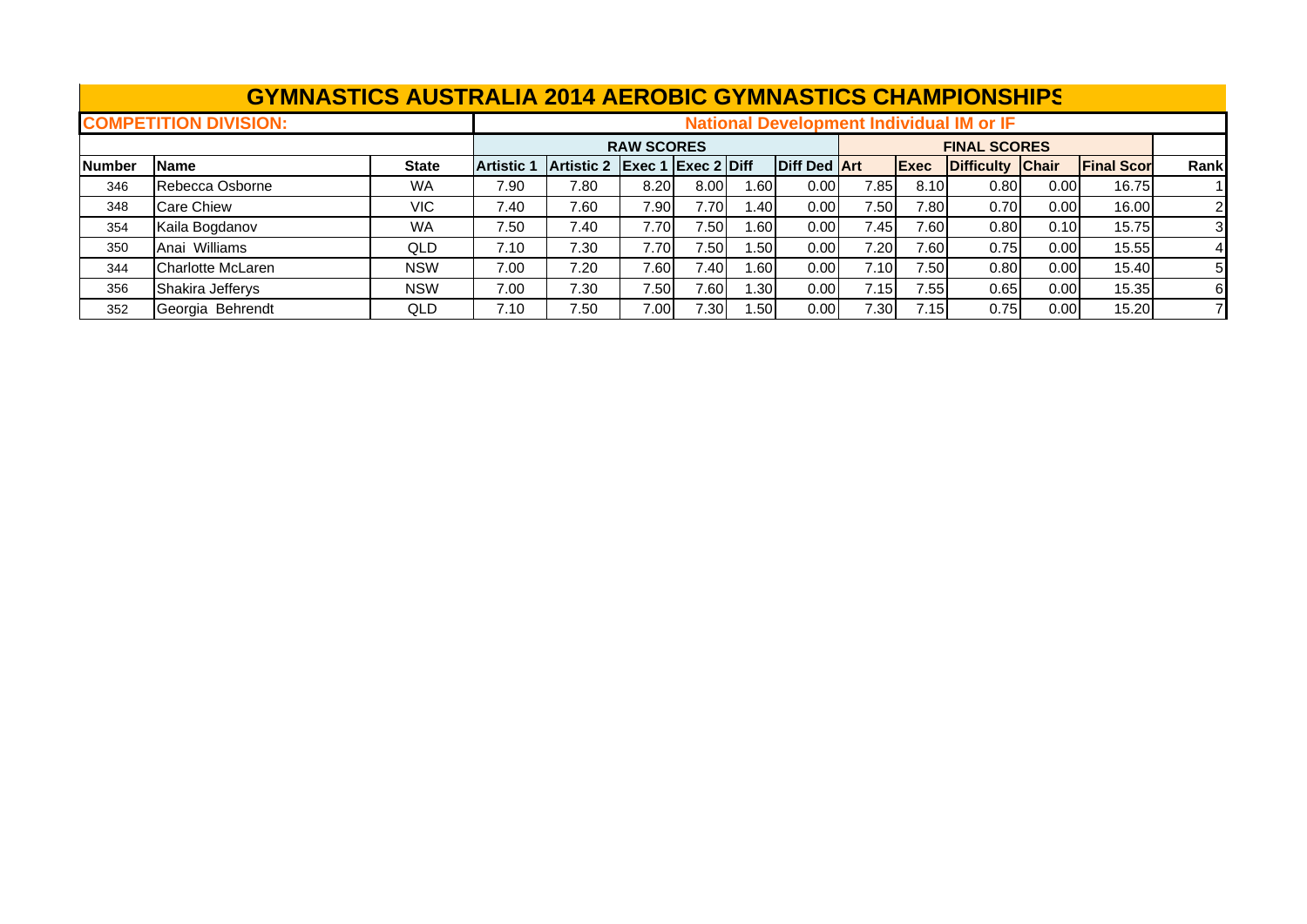|               | <b>GYMNASTICS AUSTRALIA 2014 AEROBIC GYMNASTICS CHAMPIONSHIPS</b> |            |                   |                                      |                   |      |     |                     |       |              |                     |      |                     |       |
|---------------|-------------------------------------------------------------------|------------|-------------------|--------------------------------------|-------------------|------|-----|---------------------|-------|--------------|---------------------|------|---------------------|-------|
|               | <b>Age Group 1 Male</b><br><b>COMPETITION DIVISION:</b>           |            |                   |                                      |                   |      |     |                     |       |              |                     |      |                     |       |
|               |                                                                   |            |                   |                                      | <b>RAW SCORES</b> |      |     |                     |       |              | <b>FINAL SCORES</b> |      |                     |       |
| <b>Number</b> | <b>IName</b>                                                      | State      | <b>Artistic 1</b> | <b>Artistic 2 Exec 1 Exec 2 Diff</b> |                   |      |     | <b>Diff Ded Art</b> |       | <b>IExec</b> | Difficulty Chair    |      | <b>IFinal Score</b> | Rankl |
| 371           | IEnnae Gollasch-Miller                                            | <b>NSW</b> | 7.20              | 7.70                                 | 7.00              | 7.10 | .60 | 0.00                | 7.451 | 7.05         | $0.80\,$            | 0.00 | 15.30               |       |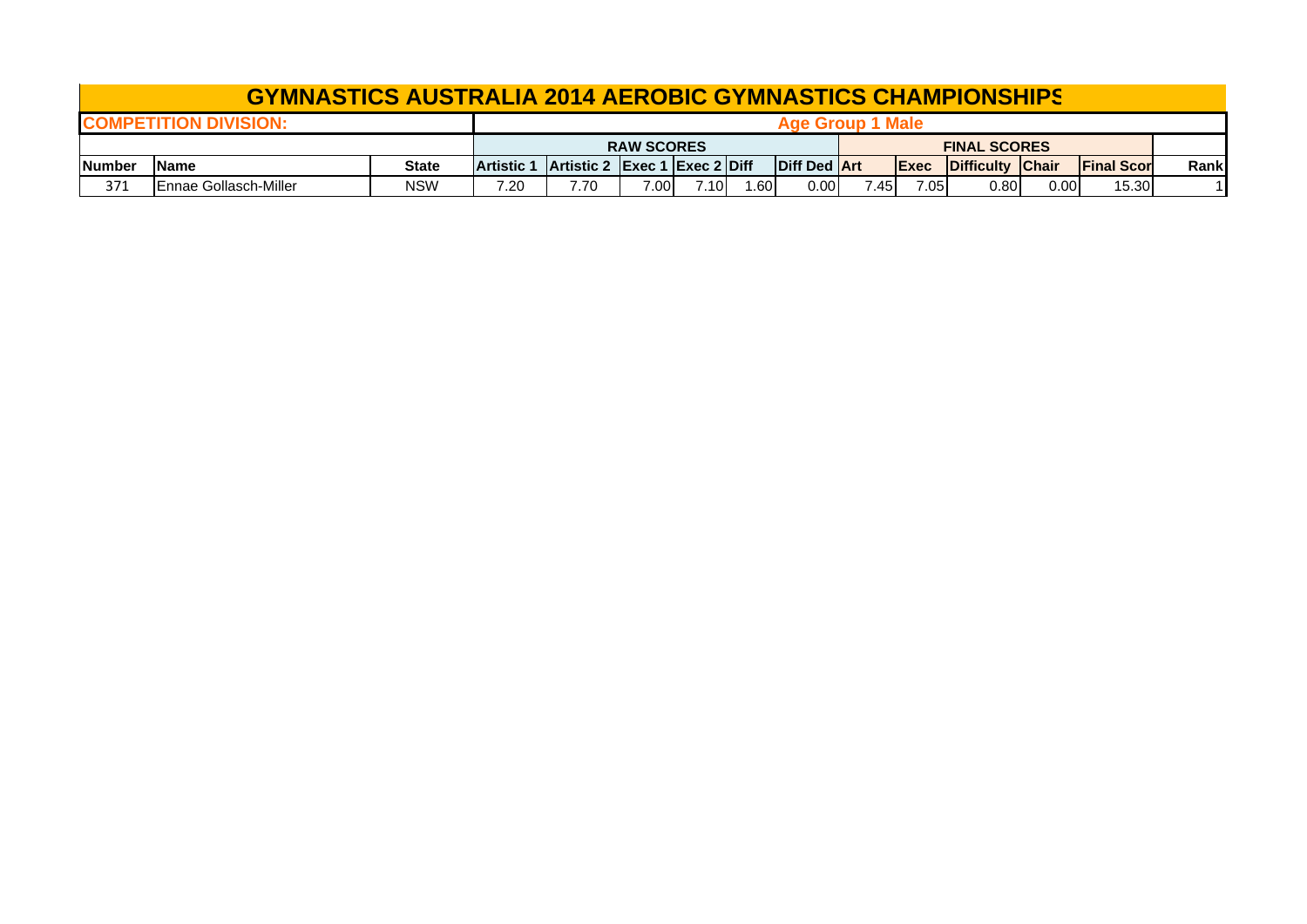|               | <b>GYMNASTICS AUSTRALIA 2014 AEROBIC GYMNASTICS CHAMPIONSHIPS</b> |            |                   |                               |                   |       |      |                                |      |             |                     |                   |                   |                |
|---------------|-------------------------------------------------------------------|------------|-------------------|-------------------------------|-------------------|-------|------|--------------------------------|------|-------------|---------------------|-------------------|-------------------|----------------|
|               | <b>COMPETITION DIVISION:</b>                                      |            |                   |                               |                   |       |      | <b>Level 7 Senior Multiple</b> |      |             |                     |                   |                   |                |
|               |                                                                   |            |                   |                               | <b>RAW SCORES</b> |       |      |                                |      |             | <b>FINAL SCORES</b> |                   |                   |                |
| <b>Number</b> | <b>IName</b>                                                      | State      | <b>Artistic 1</b> | Artistic 2 Exec 1 Exec 2 Diff |                   |       |      | <b>Diff Ded Art</b>            |      | <b>Exec</b> | Difficulty Chair    |                   | <b>Final Scor</b> | Rankl          |
| 360           | Olivia Angell & Chloe Green                                       | QLD        | 7.30              | 7.70                          | 6.70              | 6.70  | 3.10 | 0.00                           | 7.50 | 6.70        | .55                 | $0.00 \mathsf{I}$ | 15.75             |                |
| 358           | <u>Tyson Martin-Durrington &amp; </u><br>Danielle Smith           | <b>NSW</b> | 7.20              | 7.20                          | 6.50              | 6.30I | 3.70 | 0.00                           | 7.20 | 6.40        | .85                 | 0.00              | 15.45             | $\overline{2}$ |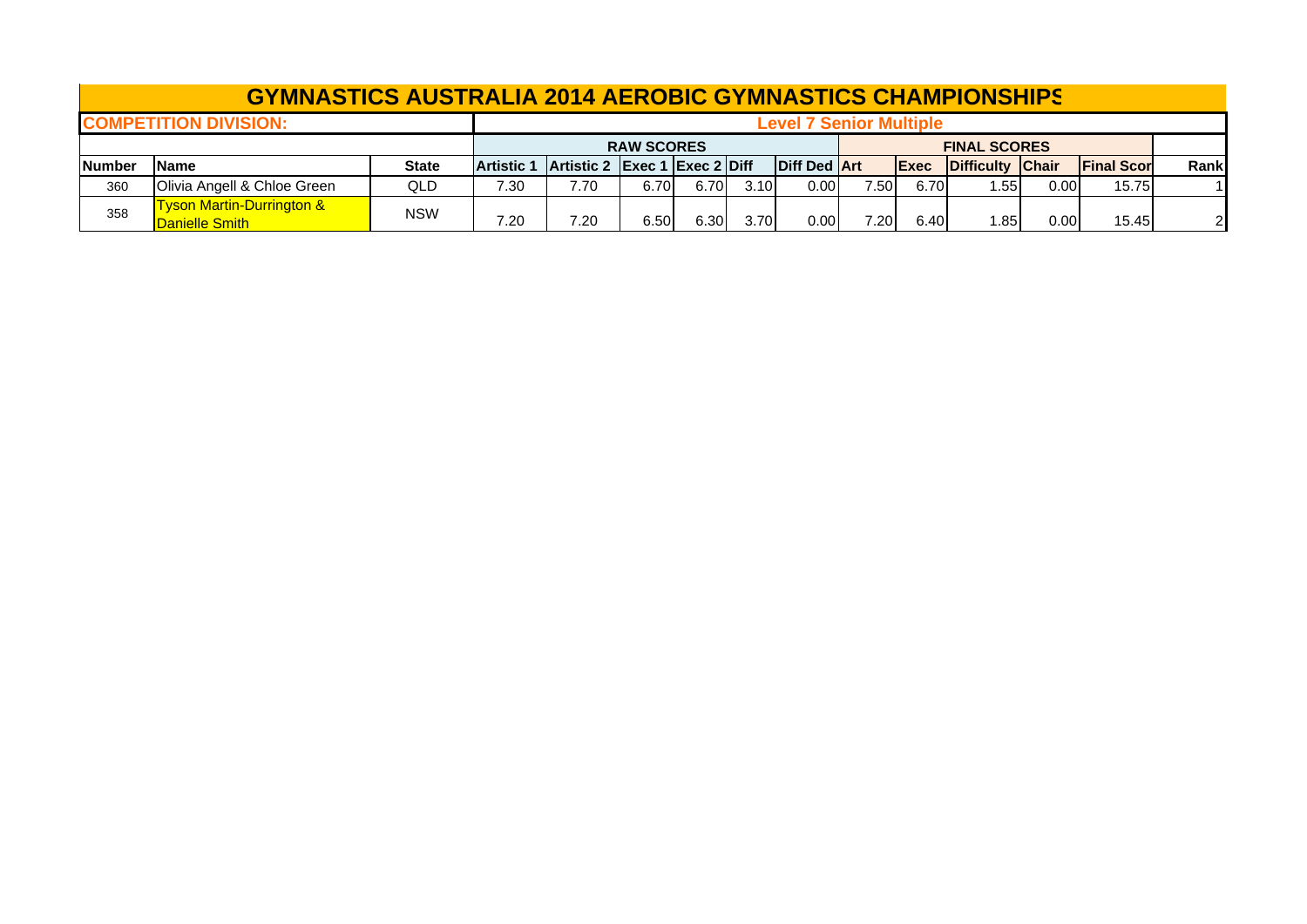|               | <b>GYMNASTICS AUSTRALIA 2014 AEROBIC GYMNASTICS CHAMPIONSHIPS</b> |              |                   |                   |                    |       |                   |                         |      |              |                     |      |                   |                |
|---------------|-------------------------------------------------------------------|--------------|-------------------|-------------------|--------------------|-------|-------------------|-------------------------|------|--------------|---------------------|------|-------------------|----------------|
|               | <b>COMPETITION DIVISION:</b>                                      |              |                   |                   |                    |       |                   | <b>Age Group 2 Trio</b> |      |              |                     |      |                   |                |
|               |                                                                   |              |                   |                   | <b>RAW SCORES</b>  |       |                   |                         |      |              | <b>FINAL SCORES</b> |      |                   |                |
| <b>Number</b> | <b>Name</b>                                                       | <b>State</b> | <b>Artistic 1</b> | <b>Artistic 2</b> | Exec 1 Exec 2 Diff |       |                   | <b>Diff Ded Art</b>     |      | <b>IExec</b> | Difficulty Chair    |      | <b>Final Scor</b> | Rankl          |
| 375           | Rebecca Donato, Robyn<br>Kalkhoven & Charlotte Roe                | <b>VIC</b>   | 8.80              | 8.40              | 8.00               | 7.801 | 3.90              | 0.00                    | 8.60 | 7.90         | l.95l               | 0.00 | 18.45             |                |
| 373           | Lexi Tree, Kira Stray & Lani<br><b>Neilsen</b>                    | QLD          | 7.70              | 8.20              | 6.20               | 6.60  | 2.90 <sub>1</sub> | 0.00                    | 7.95 | 6.40         | .45                 | 0.00 | 15.80             | $\overline{2}$ |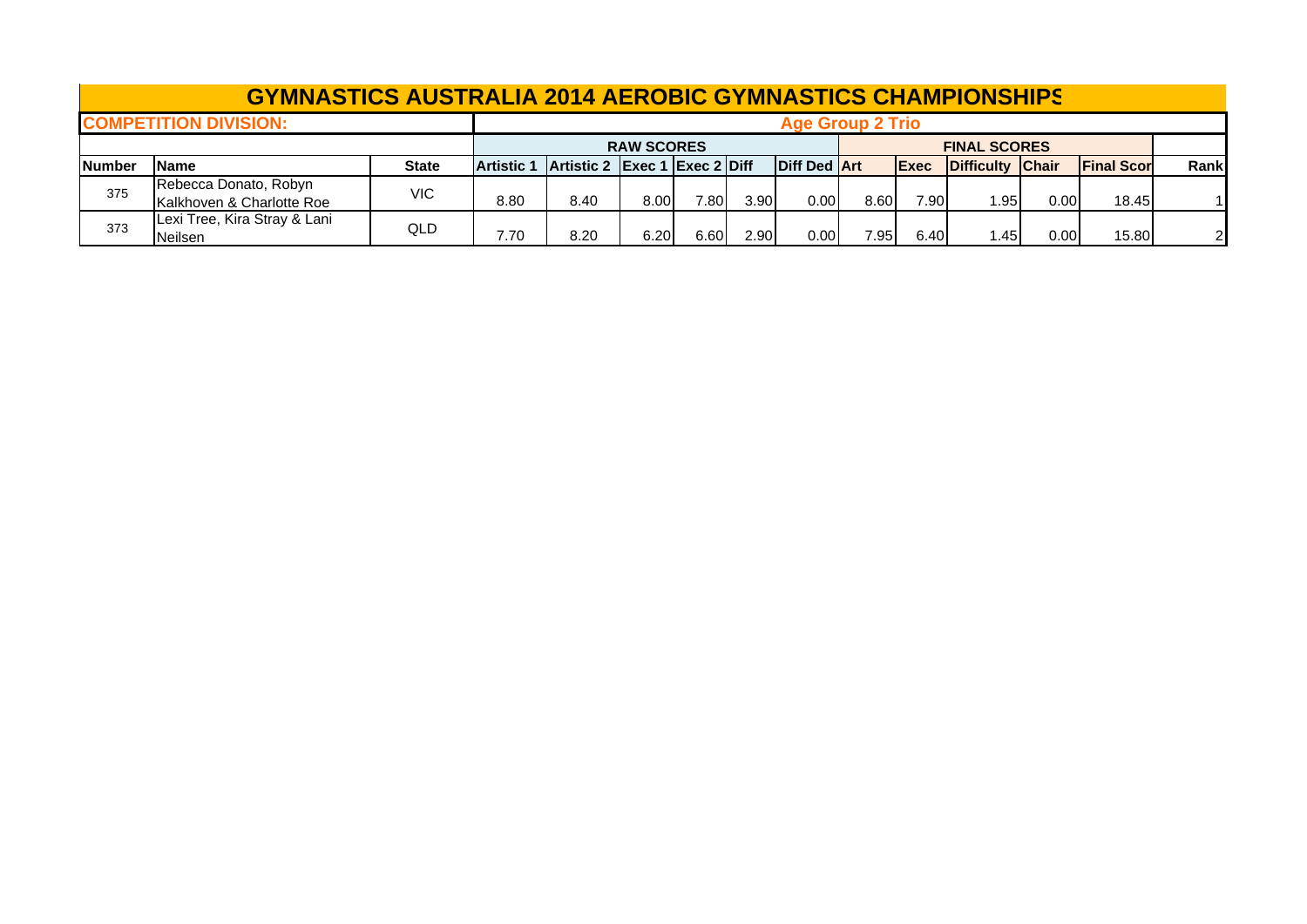|               | <b>GYMNASTICS AUSTRALIA 2014 AEROBIC GYMNASTICS CHAMPIONSHIPS</b>                                                                                              |              |            |                               |                   |      |      |                                     |      |             |                     |      |                    |      |
|---------------|----------------------------------------------------------------------------------------------------------------------------------------------------------------|--------------|------------|-------------------------------|-------------------|------|------|-------------------------------------|------|-------------|---------------------|------|--------------------|------|
|               | <b>COMPETITION DIVISION:</b>                                                                                                                                   |              |            |                               |                   |      |      | <b>Intermediate Aero Dance Team</b> |      |             |                     |      |                    |      |
|               |                                                                                                                                                                |              |            |                               | <b>RAW SCORES</b> |      |      |                                     |      |             | <b>FINAL SCORES</b> |      |                    |      |
| <b>Number</b> | Name                                                                                                                                                           | <b>State</b> | ∣Artistic⊹ | Artistic 2 Exec 1 Exec 2 Diff |                   |      |      | Diff Ded Art                        |      | <b>Exec</b> | Difficulty Chair    |      | <b>Final Score</b> | Rank |
| 366           | Kindle Aloisio, Zoe Aloisio, Ebony Biden,<br>Olivia Feaver, Nina lafrate, Tinel Klaumanns-<br>moller, Lucinda Phillipson, Annalea Prespakis<br>& Anna Stelmach | VIC.         | 7.90       | 7.80                          | 7.30              | 7.10 | 1.20 | 0.00                                | 3.93 | 2.16        | 1.20                | 0.00 | 7.29               |      |
| 362           | Cora Ross, Indi Huggett Kinnane, Jordan<br>Ahfuni, Jessica Riley & Jemma Bury                                                                                  | <b>QLD</b>   | 7.80       | 7.90                          | 6.50              | 6.50 | 1.10 | 0.00                                | 3.93 | 1.95        | 1.10                | 0.00 | 6.98               |      |
| 364           | Lucy Carozza, Sophie Carozza, Alexia<br>Pereira, Natasha Pitman, Brooke Spencer,<br>Sophie Warner, Ghielaina Waigh, Jasmine<br>Wholton & Madison Wholton       | <b>QLD</b>   | 6.90       | 7.20                          | 6.70              | 6.50 | 0.80 | 0.00                                | 3.53 | 1.98        | 0.80                | 0.00 | 6.31               | ЗΙ   |
| 368           | Lauren Anderson, Kaitlyn Bonifacio, Danni-<br>Elle Carnovale, Elian Jabbour, Elizabeth<br>Kidane & Juliah Tolentino                                            | <b>NSW</b>   | 7.20       | 7.00                          | 6.60              | 6.70 | 0.30 | 0.00                                | 3.55 | 2.00        | 0.30                | 0.00 | 5.85               |      |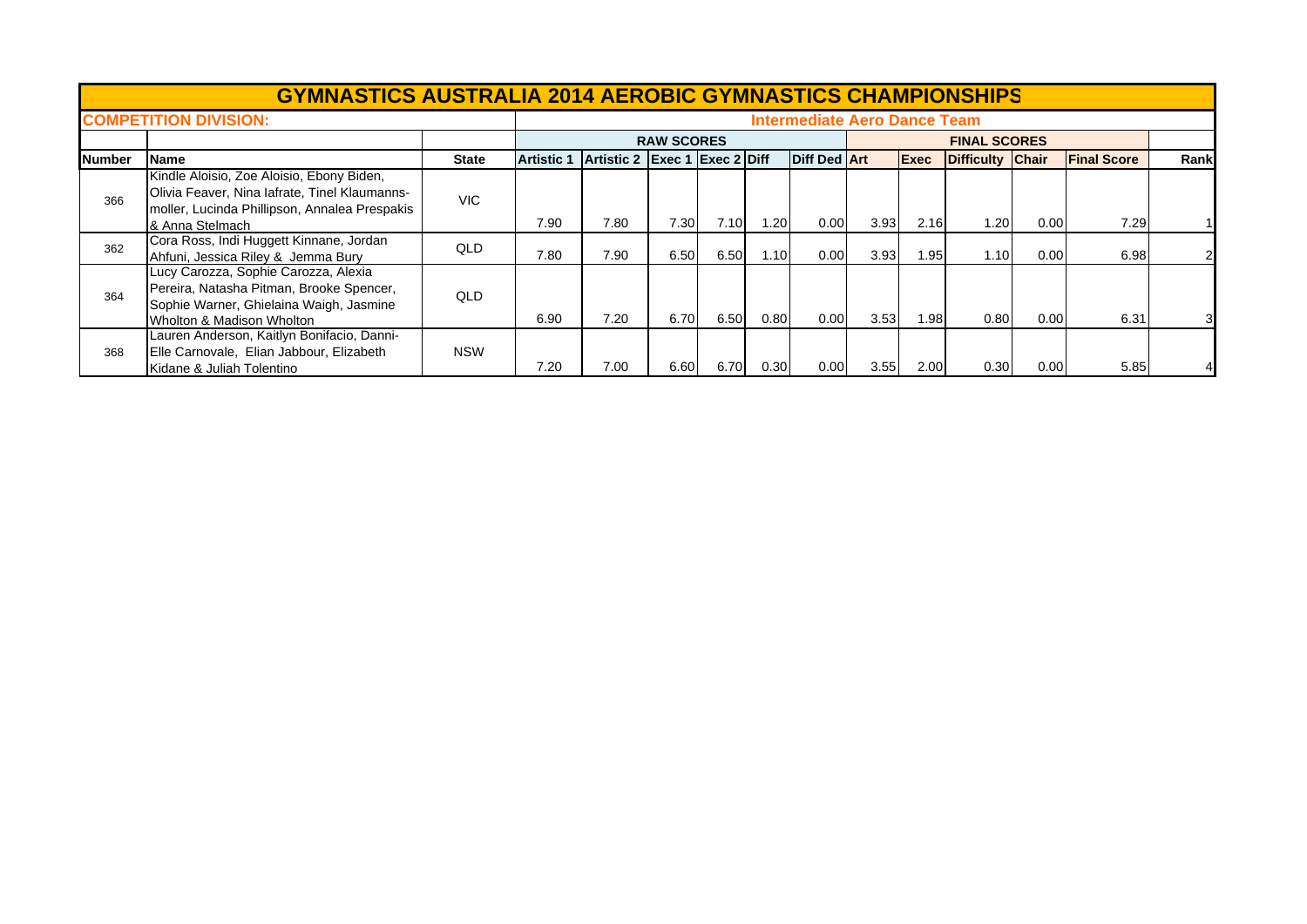|               | <b>GYMNASTICS AUSTRALIA 2014 AEROBIC GYMNASTICS CHAMPIONSHIPS</b>                                                                                          |              |                   |                               |                   |      |        |                            |      |             |                     |      |                    |      |
|---------------|------------------------------------------------------------------------------------------------------------------------------------------------------------|--------------|-------------------|-------------------------------|-------------------|------|--------|----------------------------|------|-------------|---------------------|------|--------------------|------|
|               | <b>COMPETITION DIVISION:</b>                                                                                                                               |              |                   |                               |                   |      |        | <b>Snr Aero Dance Team</b> |      |             |                     |      |                    |      |
|               |                                                                                                                                                            |              |                   |                               | <b>RAW SCORES</b> |      |        |                            |      |             | <b>FINAL SCORES</b> |      |                    |      |
| <b>Number</b> | Name                                                                                                                                                       | <b>State</b> | <b>Artistic 1</b> | Artistic 2 Exec 1 Exec 2 Diff |                   |      |        | <b>Diff Ded Art</b>        |      | <b>Exec</b> | Difficulty Chair    |      | <b>Final Score</b> | Rank |
| 377           | Alexandra Begg, Gemma Carter, Mikaela Dyson,<br>Gracie Egan, Annalise Gowing, Madison<br>Narayan, Kristiana Feron-Farrell, Grace Porter &<br>Gemma Swanson | QLD          | 8.00              | 8.20                          | 7.20              | 7.50 | . 30 l | 0.00                       | 4.05 | 2.21        | 1.30                | 0.00 | 7.56               |      |
| 381           | Samantha Donaldson, Molly Miles, Aimee<br>Green, Chloe Green & Olivia Angell                                                                               | <b>QLD</b>   | 8.40              | 8.60                          | 7.70              | 7.30 | 0.80   | 0.00                       | 4.25 | 2.25        | 0.80                | 0.00 | 7.30               |      |
| 379           | Claudia Beucker, Claudia Colvin, Lauren<br>Condon, Amber Jarvis-Thirlaway, Maddison<br>Kerr, Anna Podgorcyzk, McKeeley Purcell-<br>Williams & Mriah Smith  | <b>NSW</b>   | 7.50              | 8.00                          | 7.30 <sub>1</sub> | 7.60 | 0.70   | 0.00                       | 3.88 | 2.24        | 0.70                | 0.00 | 6.81               | 3    |